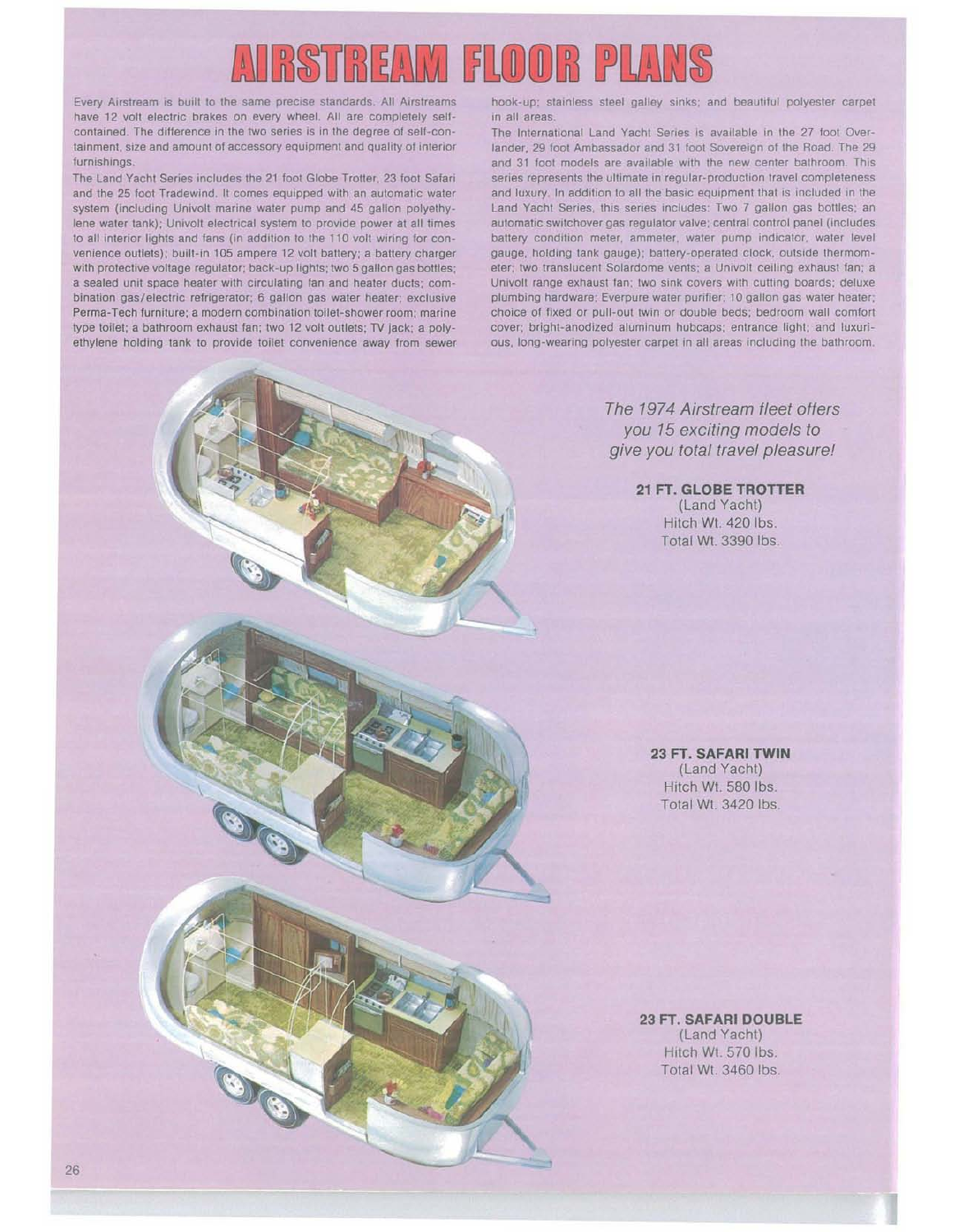

## **25 FT. TRADE WIND TWIN** (Land Yacht) Hitch Wt. 610 Ibs. Total Wt. 4110 Ibs.

## **25 FT. TRADE WIND DOUBLE** (Land Yacht) Hitch Wt. 630 Ibs. Total Wt. 4190 Ibs.

**27 FT. OVERLANDER TWIN** (International Land Yacht) Hitch Wt. 515 Ibs. Total Wt. 4575 Ibs.

**27 FT. OVERLANDER DOUBLE** (International Land Yacht) Hitch Wt. 500 Ibs. Total Wt. 4600 Ibs.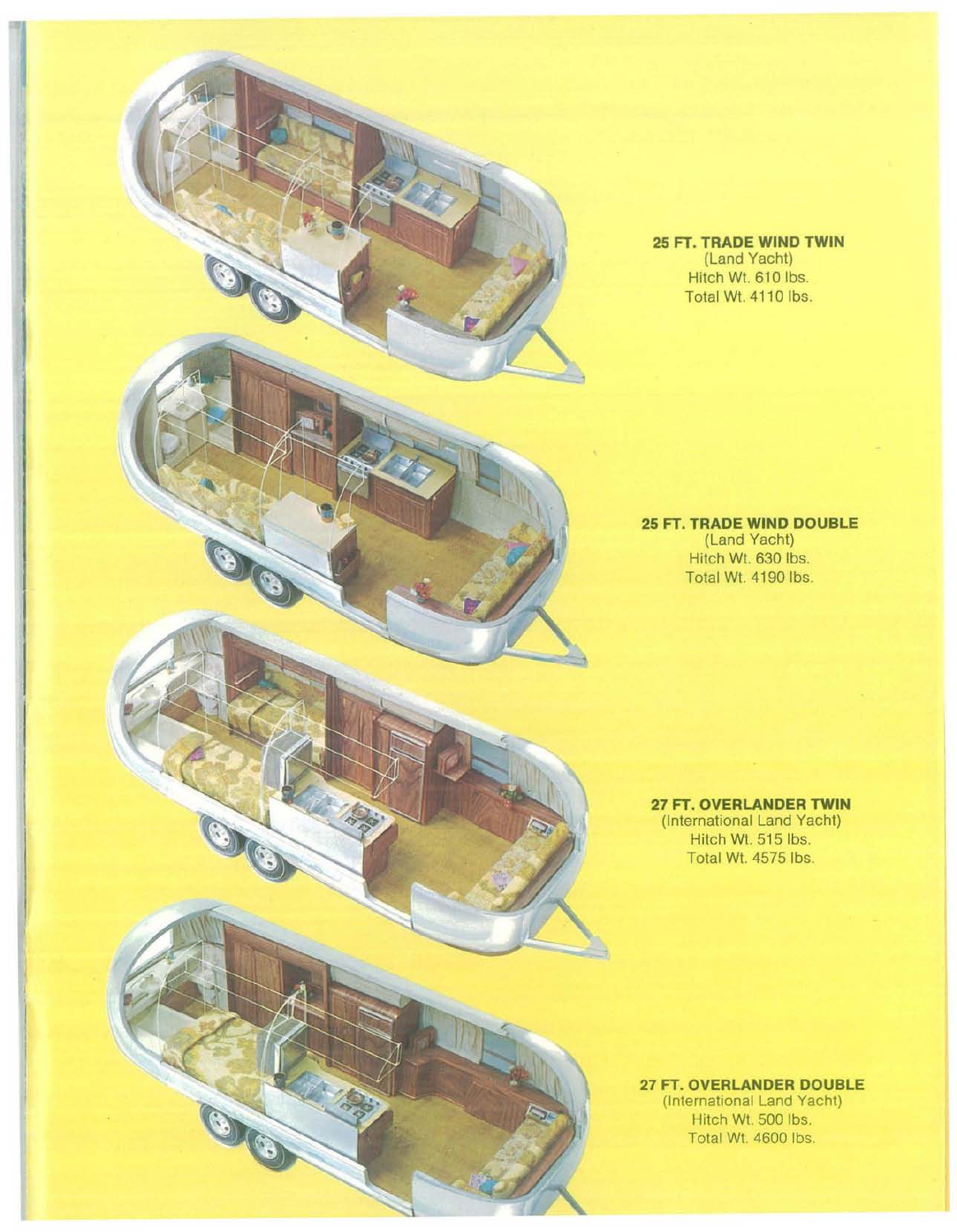

### **29 FT. AMBASSADOR DOUBLE REAR BATH** (International Land Yacht) Hitch Wt. 485 Ibs.

Total Wt. 4850 Ibs.

#### **29 FT. AMBASSADOR TWIN CENTER BATH** (International Land Yacht) Hitch WI. 650 Ibs. Total Wt. 4795 Ibs.

**29 FT. AMBASSADOR DOUBLE CENTER BATH** (International Land Yacht) Hitch Wt. 635 Ibs. Total WI. 4765 Ibs.